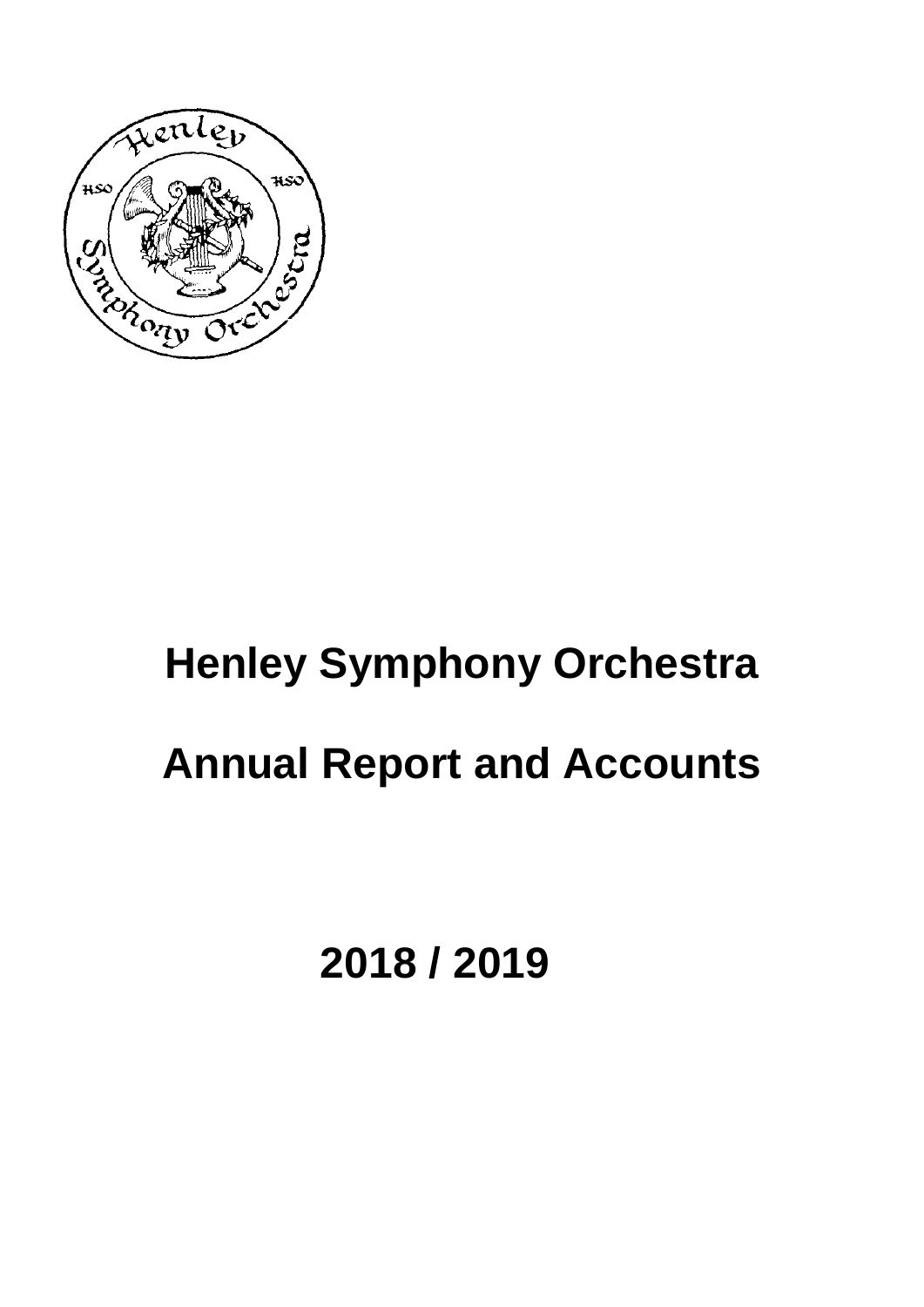# **Henley Symphony Orchestra**

## **Trustees' Annual Report for the financial year 1 May 2018 – 30 April 2019**

| Full name of the charity:               | Henley Symphony Orchestra                                                                                                                                                                                                                                                                                                                                         |                                                             |
|-----------------------------------------|-------------------------------------------------------------------------------------------------------------------------------------------------------------------------------------------------------------------------------------------------------------------------------------------------------------------------------------------------------------------|-------------------------------------------------------------|
| Other names the charity is<br>known by: | <b>HSO</b>                                                                                                                                                                                                                                                                                                                                                        |                                                             |
| Number of the charity:                  | 271849                                                                                                                                                                                                                                                                                                                                                            |                                                             |
|                                         | Charity commission contact: Dr Alice Carter, HSO Treasurer,<br>53 Parkside Road,<br>Reading,<br>Berks,<br><b>RG30 2BT</b>                                                                                                                                                                                                                                         |                                                             |
| Charity's governing<br>document:        | The constitution of the Henley Symphony Orchestra dated 9 January<br>1996, amended 1 October 1997                                                                                                                                                                                                                                                                 |                                                             |
| How the charity is<br>constituted:      | Unincorporated association                                                                                                                                                                                                                                                                                                                                        |                                                             |
|                                         | How trustees are appointed: All trustees stand down at the AGM each year and new trustees are<br>elected. All former trustees are eligible for re-election.                                                                                                                                                                                                       |                                                             |
| Trustees of the charity:                | For the financial year 2018 / 2019 the following members of the<br>orchestra were committee members and trustees:                                                                                                                                                                                                                                                 |                                                             |
|                                         | <b>Judy Whittaker</b><br>Maureen Idowu<br><b>Alice Carter</b><br>Jill Atkins (to November 2018)<br>Frances Barton (from November 2018)<br>Jenny Fleming (to November 2018)<br>Kate Lorimer (to November 2018)<br>Colin MacBean<br>Tom MacLean<br><b>Katie Mole</b><br>Mandy Sadler<br>Emma Sieling (to November 2018)<br>Lydia Wanstall<br><b>Frances Yeowart</b> | Chairman<br>Secretary<br>Treasurer                          |
| Bank:                                   | Barclays Bank, Henley-on-Thames.                                                                                                                                                                                                                                                                                                                                  |                                                             |
| Objects of the charity:                 | The objectives of the society are stated in the constitution. These<br>are 1) to educate the public in the art and science of music in all its<br>aspects by the presentation of concerts and other activities and 2)<br>such other charitable purposes as the committee may from time to<br>time decide.                                                         |                                                             |
| Powers of the trustees:                 | The powers of the trustees are defined as follows:                                                                                                                                                                                                                                                                                                                |                                                             |
|                                         | raising funds, selling tickets for concerts and inviting<br>a<br>shall not undertake any substantial permanent trading                                                                                                                                                                                                                                            | contributions, provided that in raising funds the committee |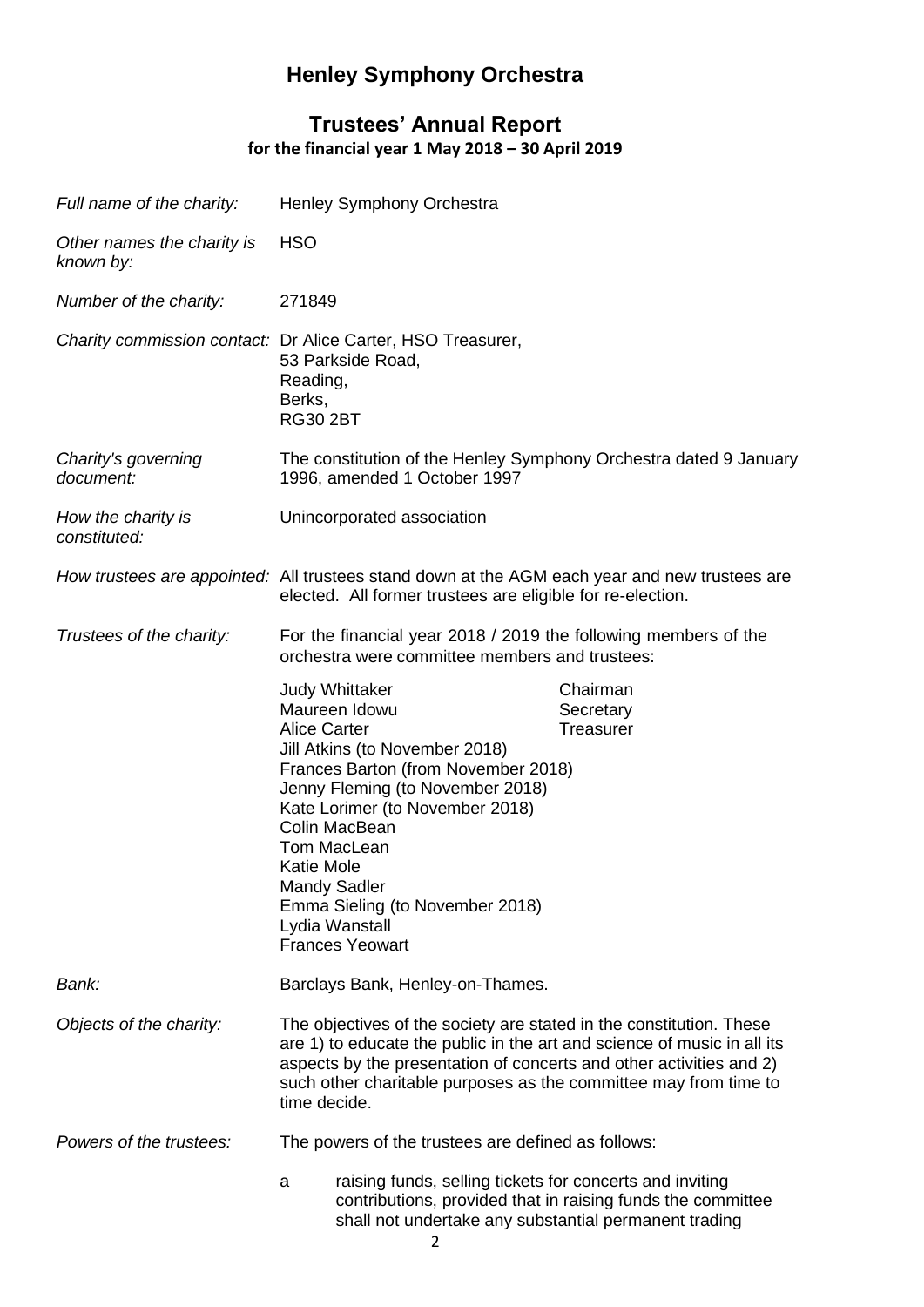activities and shall conform to any relevant requirements of the law.

- b buying, taking on lease or in exchange any property necessary for the achievement of the objectives, and maintaining it and equipping it for use.
- c borrowing money and charging all or part of the property of the society with repayment of the money so borrowed, subject to any consents required by law.
- d hiring and paying professional musicians and employing such staff (who are not members of the society) as are necessary for the proper pursuit of the objectives.
- e co-operating with other charities, voluntary bodies and statutory authorities operating in furtherance of the objectives or of similar charitable purposes, and exchanging information and advice with them.
- f establishing or supporting any charitable trusts, associations or institutions formed for all or any of the objectives.
- g appointing and constituting such advisory committees as the management committee shall think fit.
- h doing all such other lawful things as are necessary for the achievement of the objectives.

*Main activities undertaken:* The formal objectives of the Henley Symphony Orchestra have been described above. The orchestra aims to bring live music to the local community and to provide musical education to its members.

> The orchestra rehearses weekly at Henley College with a professional Musical Director.

Concert venues include Christ Church in Henley-on-Thames and the Concert Hall and the Hexagon in Reading. At least four concerts are given annually.

The orchestra gives concerts, by invitation, in Henley's twin towns of Leichlingen, Germany, and Falaise, France

#### **Summary of the main achievements of the charity during the year**

In the 2017 –18 season the orchestra gave:

- Five public concerts in the UK
- An open evening for our Friends & Business Friends

The orchestra played the following works:

| Sunday 18th November 2018 at 4pm | <b>Reading Concert Hall</b>   |
|----------------------------------|-------------------------------|
| Overture: Manfred                | Schumann                      |
| Horn Concerto No 2               | <b>Strauss</b>                |
|                                  | <b>Ben Goldscheider: Horn</b> |
| Symphony No 1                    | <b>Sibelius</b>               |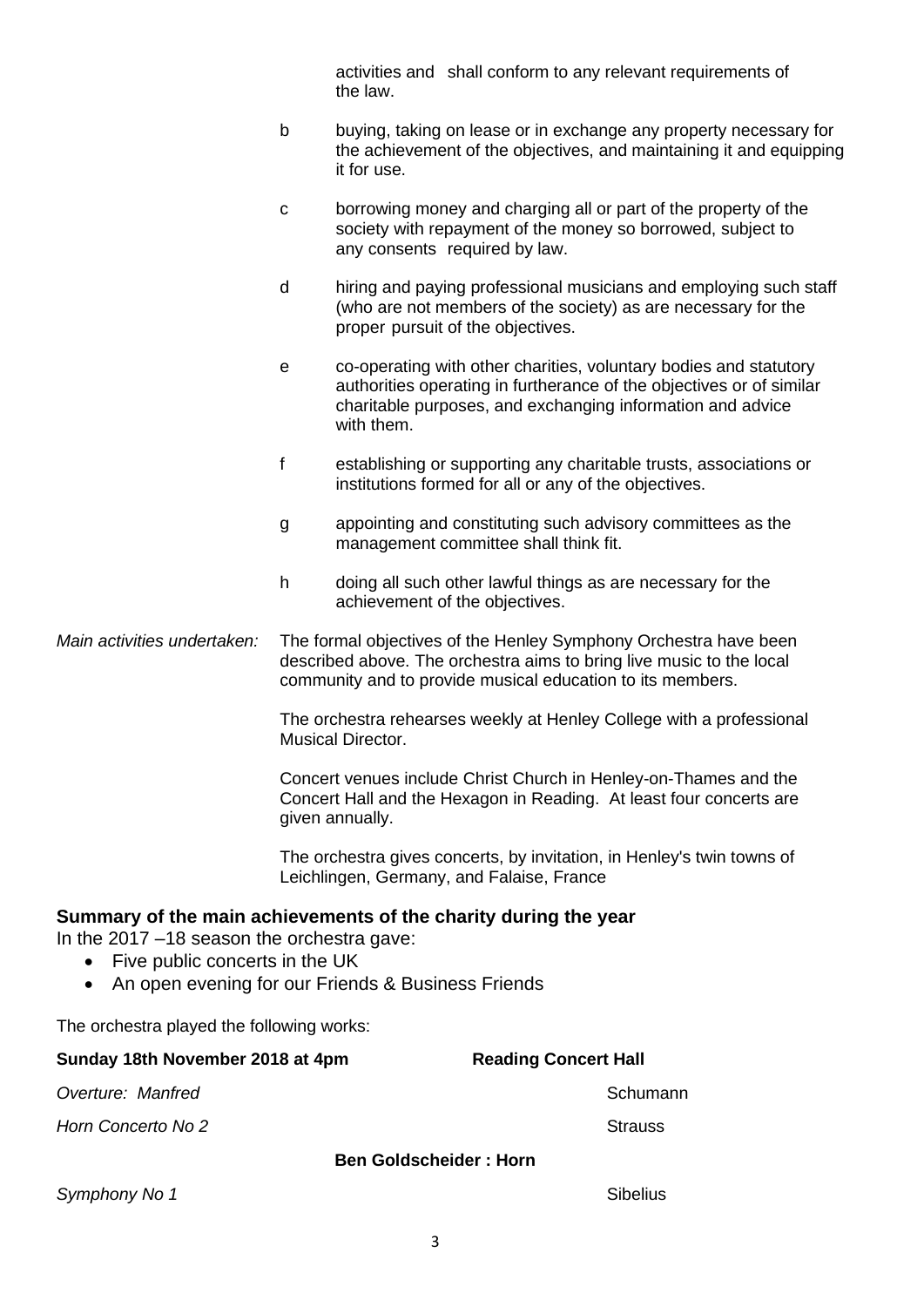#### **Sunday 16th December 2018 at 4.30pm Christ Church, Henley**

A short concert for young children – particularly suitable for children aged 2–6 years (younger siblings welcome).

| Sunday 16th December 2018 at 6.30pm | <b>Christ Church, Henley</b> |
|-------------------------------------|------------------------------|
| <b>Polotsvian Dances</b>            | <b>Borodin</b>               |
| Coppé lia                           | <b>Delibes</b>               |
| <b>Hungarian Dances</b>             | <b>Brahms</b>                |
| <b>Sleigh Ride</b>                  | Leroy Anderson               |
| Christmas carols                    |                              |
| Sunday 17th March 2019 at 7.30pm    | The Hexagon, Reading         |
| Piano Concerto No 1 in D minor      | <b>Brahms</b>                |
|                                     | <b>Peter Donohoe: Piano</b>  |
| Symphony No 5                       | Shostakovich                 |
| Thursday 16th May 2019 at 7.45pm    | <b>Henley College</b>        |
|                                     | <b>Open Evening</b>          |
| Saturday 13th July 2019 at 11.30am  | <b>Henley Festival 2019</b>  |
| Tannhäuser<br>Overture:             | Wagner                       |
| Scaramouche                         | Milhaud                      |
| Keyboard Concerto BMV 1056          | <b>Bach</b>                  |
|                                     | <b>Huw Wiggin: Saxophone</b> |
| Karelia Suite                       | <b>Sibelius</b>              |
| <b>Slavonic Dances</b>              | Dvorák                       |
| Fantasy Overture: Romeo and Juliet  | Tchaikovsky                  |

**2018-19** is the twenty-fourth year under the musical direction of **Ian Brown.** We are able to attract soloists of international reputation, and this year were delighted to welcome **Ben Goldscheider : Horn** to perform the Strauss *Horn Concerto No 2* at the Reading Concert Hall, Reading in November, and **Peter Donohoe : Piano** to perform *Piano Concerto No 1 in D minor* by Brahms at the Hexagon, Reading, in March.

Henley Symphony Orchestra was invited back to play at **Henley Festival** in July, when **Huw Wiggin**  played *Scaramouche* by Milhaud and his own transcription of Bach's *Keyboard Concerto BMV 1056*.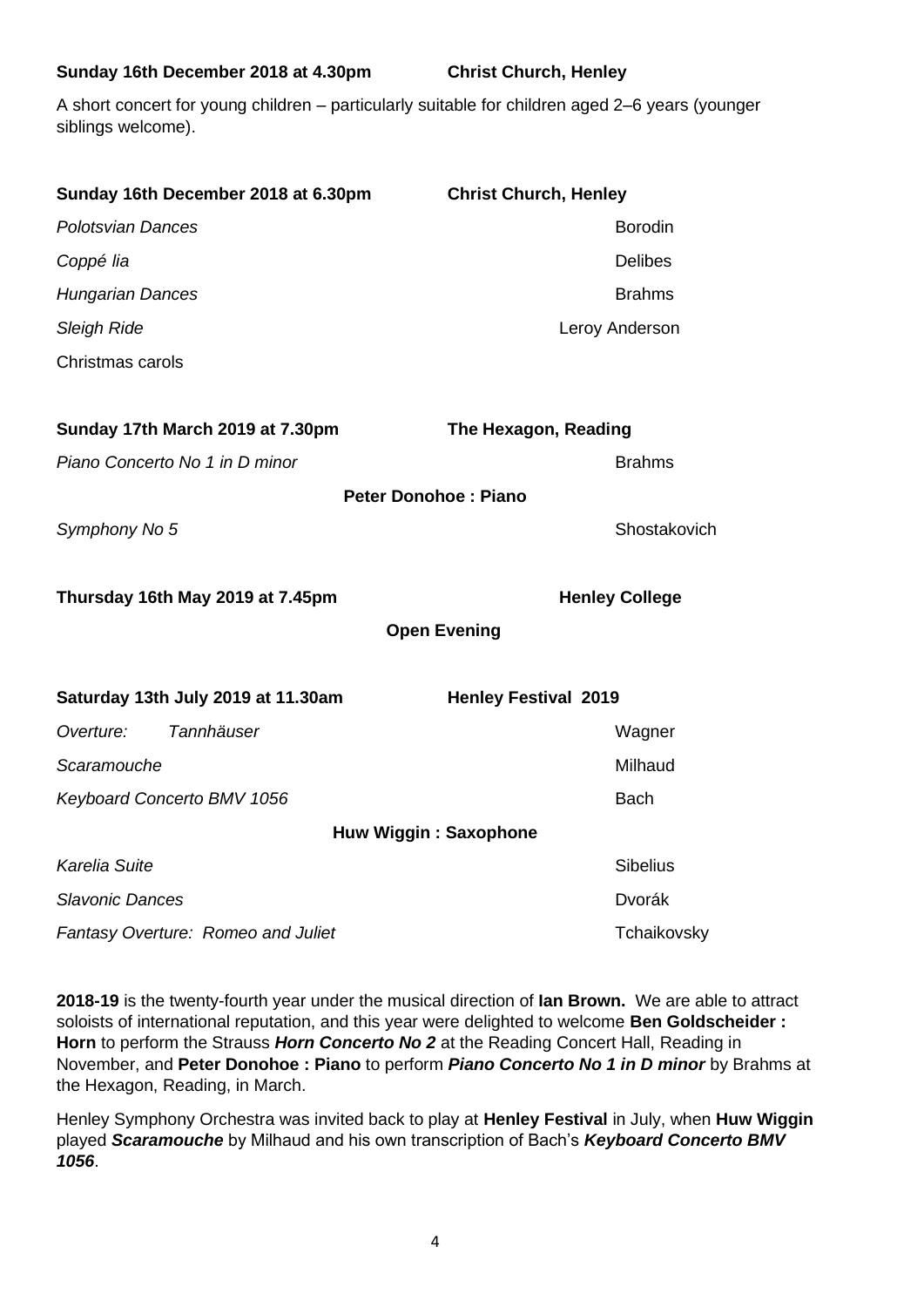The orchestra continues to develop and to gain valuable knowledge and ability through Ian's guidance and encouragement, and to expand its repertoire and tackle more demanding works. The standard of the playing of the orchestra continues at a high level. The orchestra has travelled several times to the twin towns of Henley in France and Germany, and Slovenia.

#### **Financial Review**

| Reserves policy:           | To maintain reserves equivalent to one year's running costs.                                                                                                                                                   |
|----------------------------|----------------------------------------------------------------------------------------------------------------------------------------------------------------------------------------------------------------|
| Further financial details: | The accounts of the society for the financial year 2018 / 2019 are<br>appended to this report.                                                                                                                 |
|                            | The assets owned by the society include a full set of timpani and other<br>requirements such as lighting. There is no major expenditure required<br>for further, or replacement equipment, in the near future. |

#### **Treasurer's Report**

As stated in the 2017-18 Treasurer's Report, we had budgeted for the 2018-19 season based on an ongoing arrangement with a sponsor who unexpectedly had to withdraw funding at short notice. We therefore expected to make a deficit during 2018-19 unless that sponsorship could be replaced. While the orchestra has a good level of reserves, clearly we needed to plan to replace this income and/or reduce expenditure to ensure financial stability.

Ignoring the income and expenditure related to the orchestra's trip to Bled, Slovenia in the previous period, income for 2018-19 was significantly down due to the loss of sponsorship and an inability to maintain high levels of ticket sales. Expenditure was also lower, but not low enough to compensate for the lack of sponsorship income: while some costs can be reduced, others inevitably rise due to inflation. The Gift Aid tax reclamation was also not completed during 2018-19 for either this period or the previous financial year, and the income for both periods is expected during the 2019-20 financial year.

During 2019, the orchestra planned two significant initiatives to increase income. First, we have worked with Making Music to set up a production company, Henley Symphony Orchestra Productions Ltd, registered company number 11957773, in order to benefit from the Orchestra Tax Relief scheme. Two of the orchestra committee (trustees) are directors of the company and have signed a declaration of trust stating that company is acting on behalf of the orchestra to arrange and produce its concerts. This will allow the company to collect a corporation tax rebate at the end of the financial year expected to be approximately £6000-7000 per annum to remit to the orchestra. This arrangement will come into force from the 2019-20 financial year. The orchestra also planned to relaunch its Friends scheme for our 50<sup>th</sup> season in 2019-20. It is hoped that this will enable the orchestra to continue its activities without the need for a major sponsor.

Signed on behalf of the trustees:

R. Stak

Adan

Judy Whittaker, Chairman Maureen Idowu, Secretary Maureen Idowu, Secretary

Date: 23<sup>rd</sup> November 2019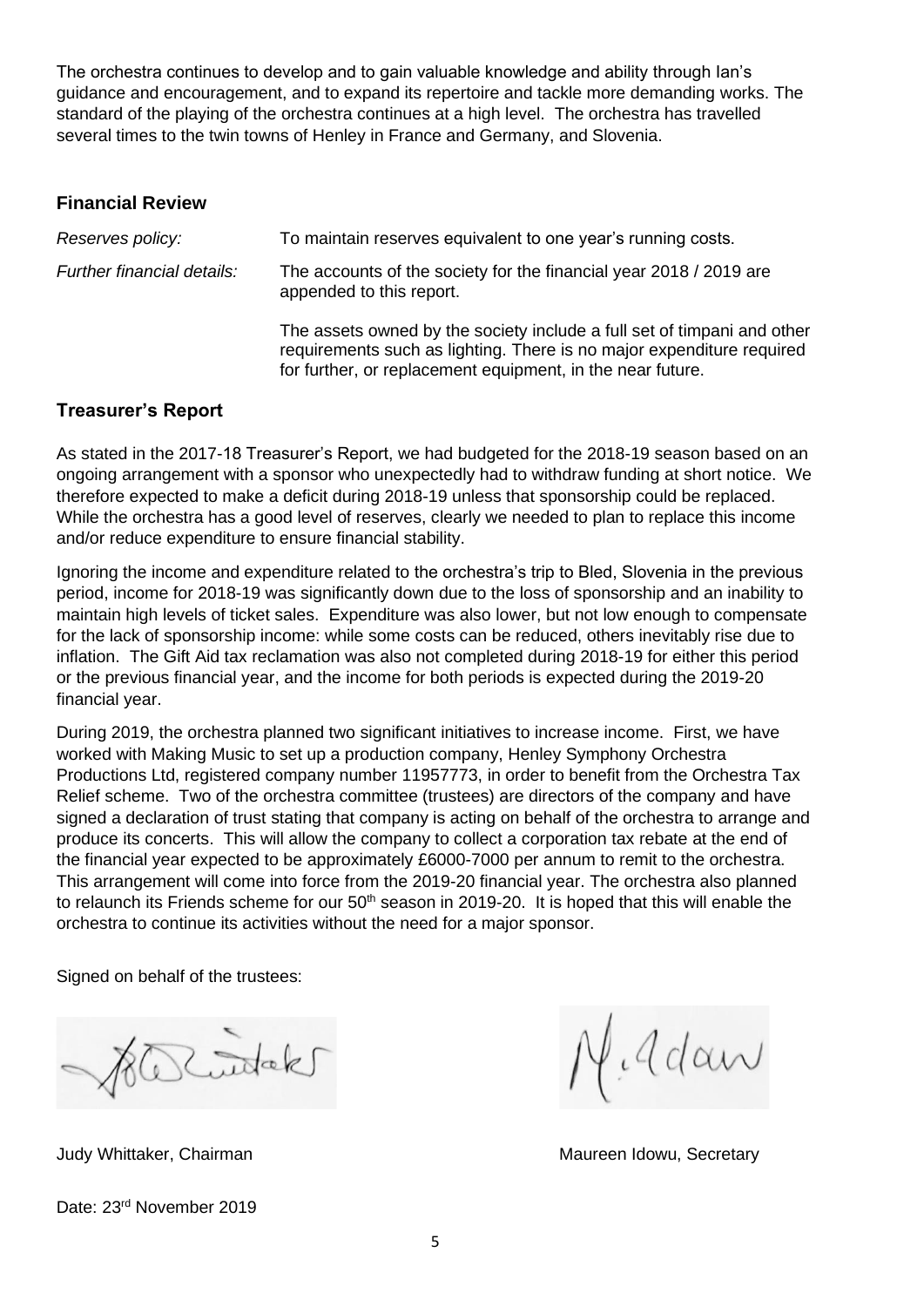### Henley Symphony Orchestra

#### Receipts and Payments Account Year ended 30th April 2019 **Prior year** Prior year

| <b>Receipts</b>               |        |        |
|-------------------------------|--------|--------|
| <b>Rehearsals</b>             |        |        |
| Members' subscriptions        | 6,760  | 7,670  |
| Coffee sales (net)            | 293    | 121    |
|                               | 7,053  | 7,791  |
| <b>Concerts</b>               |        |        |
| <b>Ticket Sales</b>           | 21,919 | 27,775 |
| Programme sales               | 1,036  | 1,151  |
| Refreshments (net)            | 212    | 329    |
| Overseas travel contributions |        | 1,215  |
|                               | 23,168 | 30,471 |
| General                       |        |        |
| Friends' subscriptions        | 2,720  | 2,790  |
| <b>Business Friends</b>       | 595    | 165    |
| Donations (1)                 | 1,136  | 17,588 |
| <b>Bank Interest</b>          | 151    | 75     |
| Miscellaneous receipts (2)    |        | 55     |
|                               | 4,601  | 20,673 |
| <b>Total Receipts</b>         | 34,822 | 58,934 |

to 30/4/18

#### Payments

| <b>Rehearsals</b>                                            |           |          |
|--------------------------------------------------------------|-----------|----------|
| Music hire                                                   | 1,664     | 2,550    |
| Professional fees                                            | 11,066    | 12,015   |
| Venue hire                                                   | 3,046     | 1,646    |
| Workshop expenses                                            |           | 1,848    |
|                                                              | 15,776    | 18,059   |
| <b>Concerts</b>                                              |           |          |
| Venue hire                                                   | 6,577     | 9,913    |
| Advertising & publicity                                      | 3,544     | 4,045    |
| General concert expenses (incl PRS)                          | 659       | 1,042    |
| Programmes                                                   | 576       | 273      |
| Professional fees and expenses                               | 17,138    | 18,308   |
| Staging & lighting                                           | 300       | 1,020    |
| Overseas travel expenses                                     |           | 11,508   |
|                                                              | 28,793    | 46,108   |
| General                                                      |           |          |
| Open Evening (1)                                             | 1,178     | 3,268    |
| Subscriptions and donations to other organisations           | 385       | 390      |
| Equipment                                                    |           | 266      |
| General administration costs                                 | 261       | 268      |
|                                                              | 1,824     | 4,192    |
| <b>Total Payments</b>                                        | 46,393    | 68,358   |
| Surplus/(Deficit) for the year                               | (11, 571) | (9, 424) |
| Receipts as agent<br>Proceeds of raffle at Christmas Concert | 301       | 243      |
|                                                              |           |          |
| Payments as agent                                            |           |          |
| Payment to chosen charity (3)                                | 301       | 243      |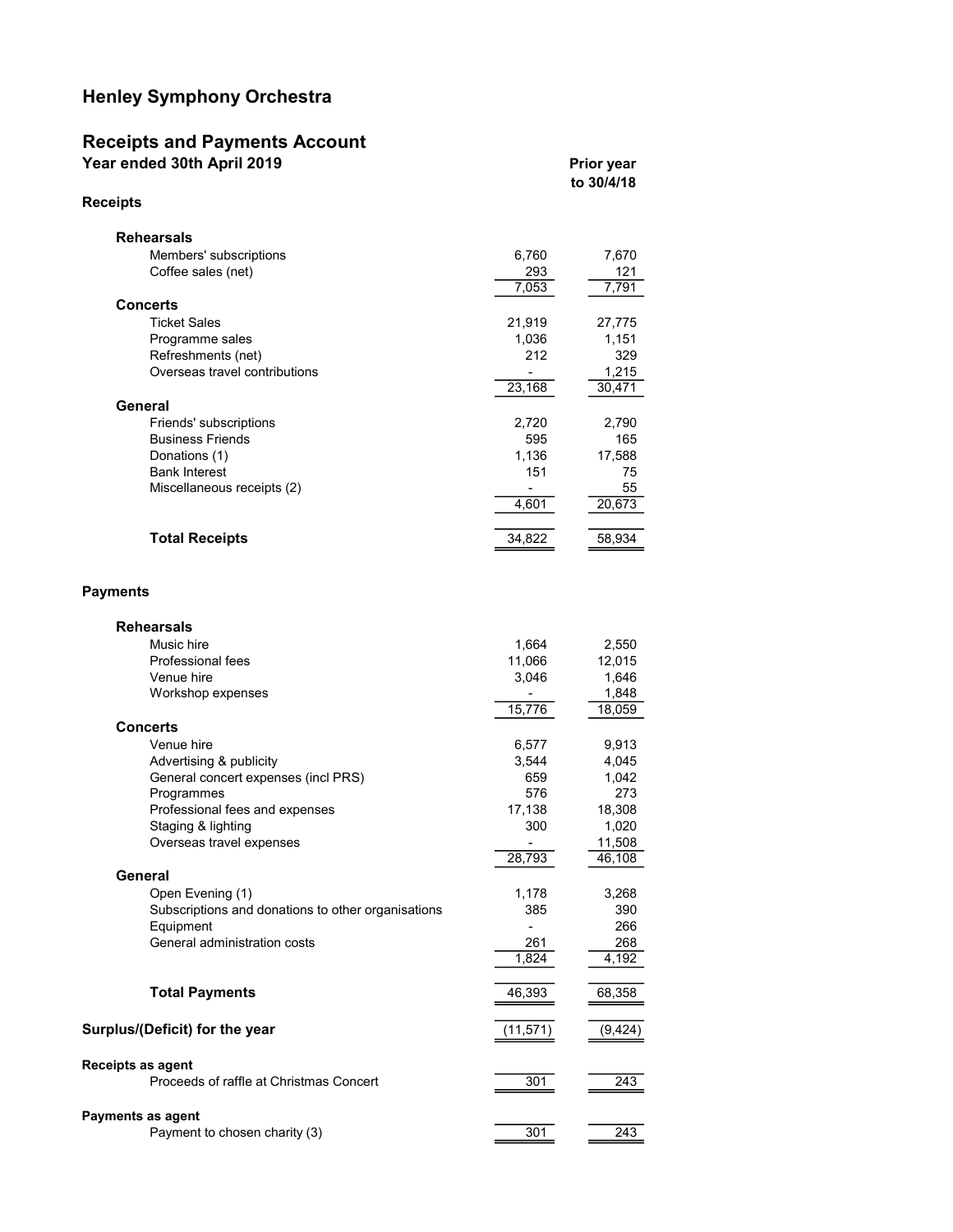#### Henley Symphony Orchestra

| <b>Balance Sheet</b><br>30/04/2019<br>At |           | <b>Prior year</b> |
|------------------------------------------|-----------|-------------------|
|                                          |           | @ 30/4/18         |
| Assets                                   |           |                   |
| <b>Liquid assets</b>                     |           |                   |
| Bank current account                     | 5,497     | 5,212             |
| Bank deposit accounts                    | 23,131    | 34,987            |
|                                          | 28,628    | 40,199            |
| <b>Fixed assets</b>                      |           |                   |
| Timpani, lights, stands, etc.            | 3,162     | 3,162             |
| <b>Total</b>                             | 31,790    | 43,361            |
| <b>Accumulated fund</b>                  |           |                   |
| Opening balance                          | 43,361    | 52,784            |
| Surplus/(Deficit) for the year           | (11, 571) | (9, 424)          |
| <b>Closing balance carried forward</b>   | 31,790    | 43,361            |
|                                          |           |                   |

#### Notes to the accounts (see previous page)

(1) In 2017-18 donations were received of £5000 towards expenses for the trip to Bled and £2500 to cover the cost of hire of Fawley Court for the Open Evening. Adjusted cost of 2017 Open Evening net of donation is £553.

(2) 2017-18 figure: sales of HSO cards

(3) 2018-9: Oxfordshire Mencap; 2017-18: Headway Thames Valley.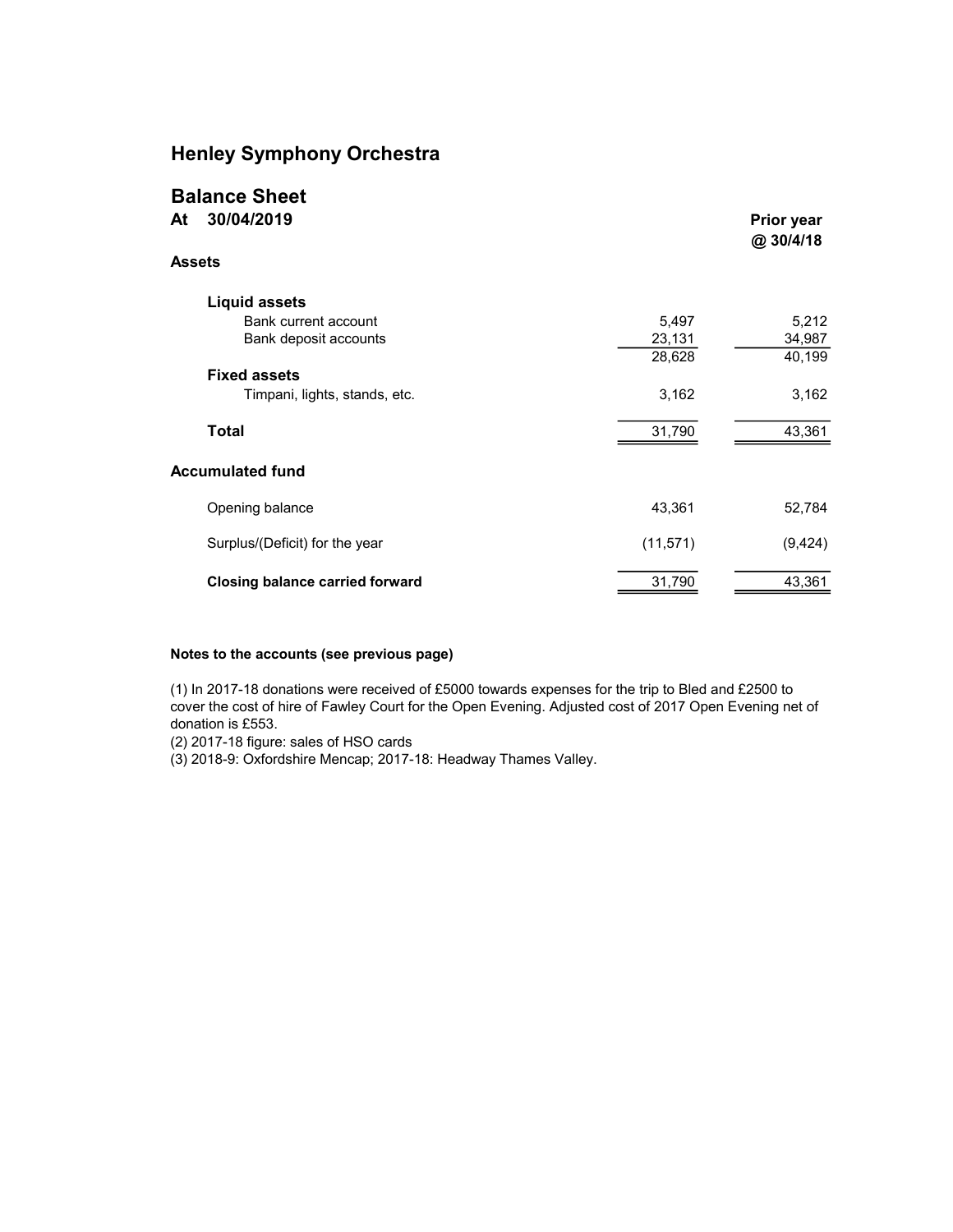

**CHARITY COMMISSION**<br>FOR ENGLAND AND WALES

| <b>Section A</b>                                                      | <b>Independent Examiner's Report</b>                                                                                                                                                                                                                                                                                                                                                                                                                                                                                                                                                                                                                                                                               |                               |                                                             |
|-----------------------------------------------------------------------|--------------------------------------------------------------------------------------------------------------------------------------------------------------------------------------------------------------------------------------------------------------------------------------------------------------------------------------------------------------------------------------------------------------------------------------------------------------------------------------------------------------------------------------------------------------------------------------------------------------------------------------------------------------------------------------------------------------------|-------------------------------|-------------------------------------------------------------|
| Report to the trustees/<br>members of                                 | <b>Charity Name</b><br>Henley Symphony Orchestra                                                                                                                                                                                                                                                                                                                                                                                                                                                                                                                                                                                                                                                                   |                               |                                                             |
| On accounts for the year<br>ended                                     | 30 April 2019                                                                                                                                                                                                                                                                                                                                                                                                                                                                                                                                                                                                                                                                                                      | <b>Charity no</b><br>(if any) | 271849                                                      |
| Set out on pages                                                      |                                                                                                                                                                                                                                                                                                                                                                                                                                                                                                                                                                                                                                                                                                                    |                               | (remember to include the page numbers of additional sheets) |
| <b>Respective</b><br>responsibilities of<br>trustees and examiner     | The charity's trustees are responsible for the preparation of the accounts in<br>accordance with the requirements of the Charities Act 2011 ("the Act").<br>The charity's trustees consider that an audit is not required for this year<br>under section 144 of the Act and that an independent examination is<br>needed.<br>It is my responsibility to:<br>examine the accounts under section 145 of the Charities Act,<br>to follow the applicable Directions given by the Charity Commission                                                                                                                                                                                                                    |                               |                                                             |
|                                                                       | (under section 145(5)(b) of the Act, and<br>to state whether particular matters have come to my attention                                                                                                                                                                                                                                                                                                                                                                                                                                                                                                                                                                                                          |                               |                                                             |
| <b>Basis of independent</b><br>examiner's statement                   | My examination was carried out in accordance with general Directions given<br>by the Charity Commission. An examination includes a review of the<br>accounting records kept by the charity and a comparison of the accounts<br>presented with those records. It also includes consideration of any unusual<br>items or disclosures in the accounts, and seeking explanations from the<br>trustees concerning any such matters. The procedures undertaken do not<br>provide all the evidence that would be required in an audit, and<br>consequently no opinion is given as to whether the accounts present a 'true<br>and fair' view and the report is limited to those matters set out in the<br>statement below. |                               |                                                             |
| Independent<br>examiner's statement                                   | In connection with my examination, no material matters have come to my<br>attention (other than that disclessed below *) which gives me cause to believe<br>that in, any material respect:<br>accounting records were not kept in accordance with section 130 of<br>the Charities Act or<br>the accounts do not accord with the accounting records                                                                                                                                                                                                                                                                                                                                                                 |                               |                                                             |
|                                                                       | I have no concerns and have come across no other matters in connection<br>with the examination to which attention should be drawn in order to enable a<br>proper understanding of the accounts to be reached.<br>* Please delete the words in the brackets if they do not apply.                                                                                                                                                                                                                                                                                                                                                                                                                                   |                               |                                                             |
| Signed:                                                               |                                                                                                                                                                                                                                                                                                                                                                                                                                                                                                                                                                                                                                                                                                                    | Date:                         | 26/10/19                                                    |
| Name:                                                                 | Erica Hall                                                                                                                                                                                                                                                                                                                                                                                                                                                                                                                                                                                                                                                                                                         |                               |                                                             |
| <b>Relevant professional</b><br>qualification(s) or body<br>(if any): | ACA (ICAEW)                                                                                                                                                                                                                                                                                                                                                                                                                                                                                                                                                                                                                                                                                                        |                               |                                                             |